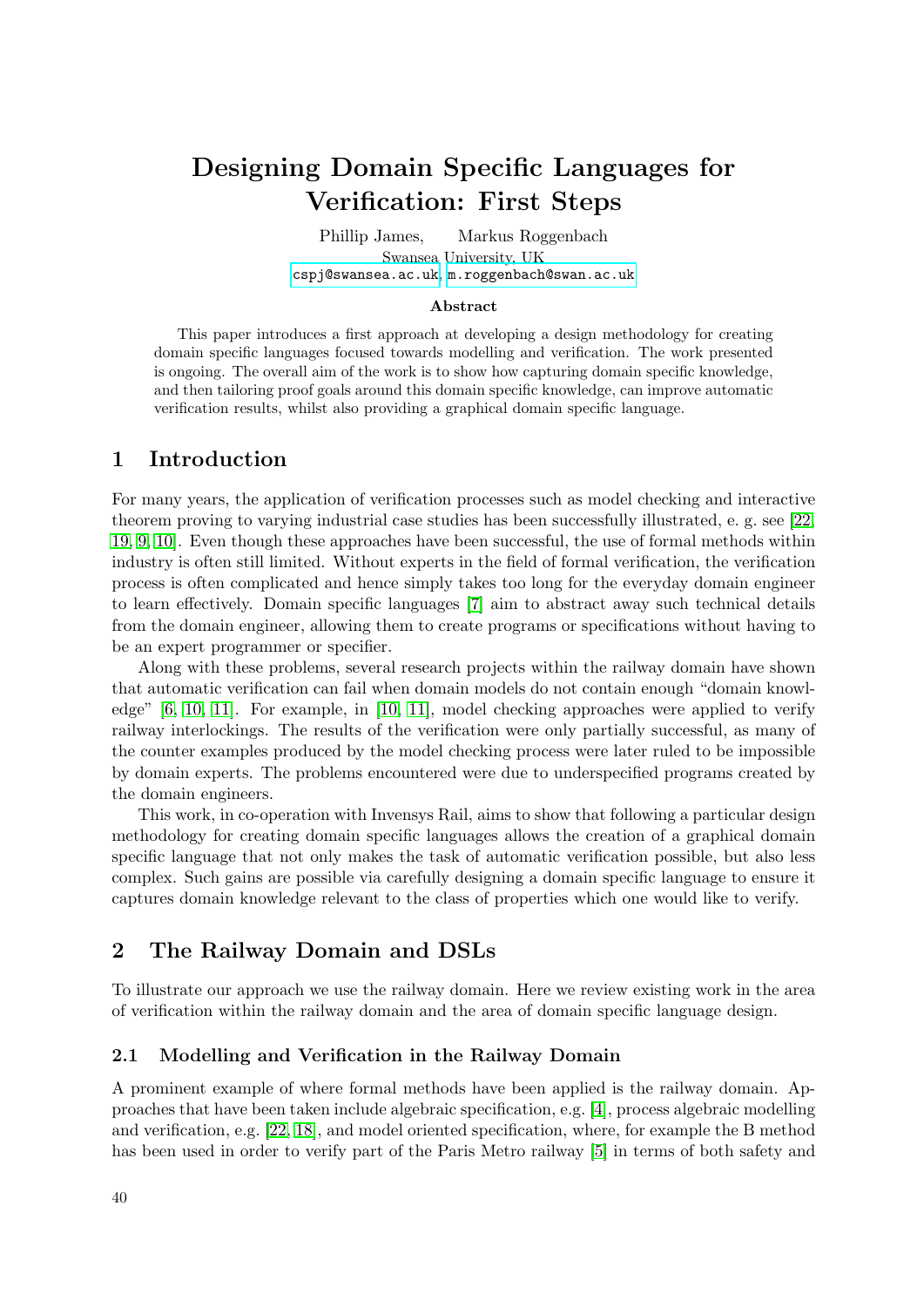liveness properties. These approaches show the successful application of formal methods to the railway domain, but fail to comment on the applicability of such processes by domain engineers.

This work is inspired by the work of Bjørner [\[4\]](#page-5-7). To this end, we follow the natural language specification of the railway domain given by Bjørner [\[4\]](#page-5-7). Bjørner has also given a formal version of this natural language specification using the RSL specification language [\[20\]](#page-5-10). In contrast, we focus on using Casl, the Common Algebraic Specification Language [\[16\]](#page-5-11) as it provides us with more features than RSL, including established tool support in the form of the Heterogeneous Toolset (Hets) [\[15\]](#page-5-12). The Hets environment not only provides both interactive and automatic theorem proving support, but also allows translation between different logics through institution maps [\[14\]](#page-5-13). Such a translation is shown to be useful in Section [3.](#page-1-0)

#### 2.2 Domain Specific Language Design

The creation of domain specific languages is often aided by the use of a development framework. There are several examples of such tools including ASF+SDF [\[21\]](#page-5-14) a meta-environment based on a combination of the algebraic specification formalism ASF and the syntax defining language SDF. ASF+SDF allows creation of domain specific languages and tools such as parsers, compilers and static analysers for the created domain specific language. Extending ASF+SDF, there is Rascal [\[12\]](#page-5-15), which is currently under development at CWI. Finally, MetaEdit + [\[2\]](#page-5-16) is an industrial tool allowing the creation of visual domain specific languages. Interestingly, MetaEdit + has been used to create a domain specific modelling for railway layouts, see [\[2\]](#page-5-16).

With respect to our approach for creating domain specific languages, we make use of the Graphical Modelling Framework, GMF [\[8\]](#page-5-17). GMF is an Eclipse plugin that provides the infrastructure to create, from a UML like model, a Java based graphical editor. This editor can then easily be extended with Java code allowing it to output CASL specifications. The simplicity of this creation process fits well with our design methodology outlined in Section [3.](#page-1-0)

## <span id="page-1-0"></span>3 Towards a Design Methodology

In this section, we outline a first proposal for a design methodology for creating domain specific languages for verification. Figure [1](#page-2-0) illustrates the proposed design and verification process.

Capturing knowledge: The first area that is illustrated in the left of Figure [1](#page-2-0) is the capture of domain knowledge. A natural language specification can be formalised using the OWL Ontology language [\[3\]](#page-5-18). OWL has been designed to formalise knowledge about a given domain and thus provides a range of constructs to allow the capture of domain knowledge. It allows specification of concepts within a given domain via classes, specification of attributes of the concepts via data properties and specification of relations between concepts via object properties. It also allows axioms to be stated over such properties. These constructs are very similar to those within UML or any object orientated language. OWL has a well defined formal semantics [\[17\]](#page-5-19) meaning that every OWL specification has a precise and unambiguous meaning. As we wish to use only automatic tool support, we make use of a decidable fragment of full OWL known as OWL-DL [\[3\]](#page-5-18)

Creating the DSL: Given an OWL specification, an automatic translation to a GMF (UML like) meta-model is possible.<sup>[1](#page-1-1)</sup> This meta-model along with a set of graphical elements can be used within the GMF process to create a graphical editing tool for the domain. The production

<span id="page-1-1"></span><sup>&</sup>lt;sup>1</sup>We are currently implementing this XML based translation.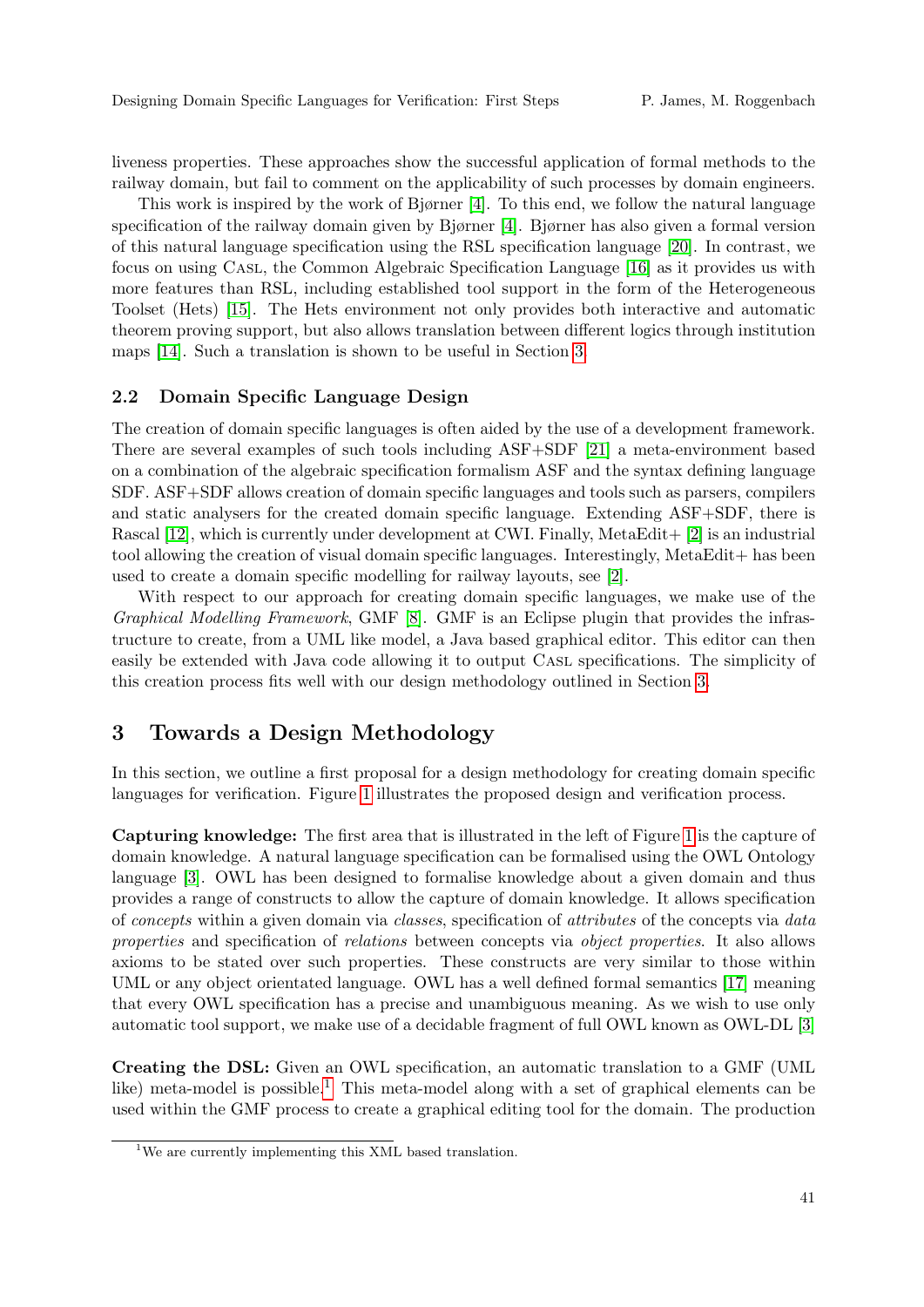

<span id="page-2-0"></span>Figure 1: A first design methodology for creation of DSLs focusing on verification.

of this graphical editing tool is outlined in the top branch of Figure [1.](#page-2-0) Here we provide an overview of the steps involved in the GMF process and for more details we refer the reader to [\[8\]](#page-5-17). The first step within the GMF creation process is to select the concepts of the domain which should become graphical constructs within the language. These graphical constructs can be split into two main classes essentially representing nodes and edges within the final graphical editor. The next step is to associate with each chosen construct for the language, a graphical image to represent it. Finally, the attributes (or properties for a given concept) which should be attached to each graphical element can be selected. Once these steps have been completed, the GMF tool will automatically produce a Java based graphical editor. This editor consists of a drawing canvas and a palette. Graphical elements from the palette can be dragged and positioned onto the drawing canvas. Along with these features, the Java code base for the editor is readily extensible and we use this fact to extend the editor to produce Casl specifications. Namely, we add a small amount of code for each construct that simple produces a CASL specification for that construct when it is added to the drawing canvas. Obtaining such a Casl specification for each construct is discuss below.

Semantics: To provide a semantics for the graphical editing tool we propose the use of Casl [\[16\]](#page-5-11). The main motivation for the use of Casl is thanks to the tool support that is available in the form of the Hets environment [\[15\]](#page-5-12). Hets not only provides syntax checking and static analysis of CASL specifications, but also an interface to various interactive and automated theorem provers. The central path of Figure [1](#page-2-0) illustrates the addition of Casl to the graphical editing tool as a semantic base. Within Hets, an automatic semantic preserving translation from OWL into Casl has been implemented [\[13\]](#page-5-20). The motivation for using OWL and translating to Casl, rather than directly using Casl, is that OWL provides constructs suited towards capturing domain knowledge in a UML style which can be easily adopted by most domain engineers. Using the resulting Casl domain knowledge specification, the graphical editing tool can be extended to produce Casl specifications for domain models created using the editor.

Verification: Finally, verification of the Casl specifications produced by the graphical editing tool is possible using the Hets framework. At this point, Figure [1](#page-2-0) highlights the advantage of adding domain knowledge to the verification process. That is, there are two possibilities for verification. The first – illustrated by the solid lined box – is simply verifying the given problem without any domain specific theorems on the domain knowledge level. The second – illustrated by the dotted lined box – includes domain specific theorems that have been proven on the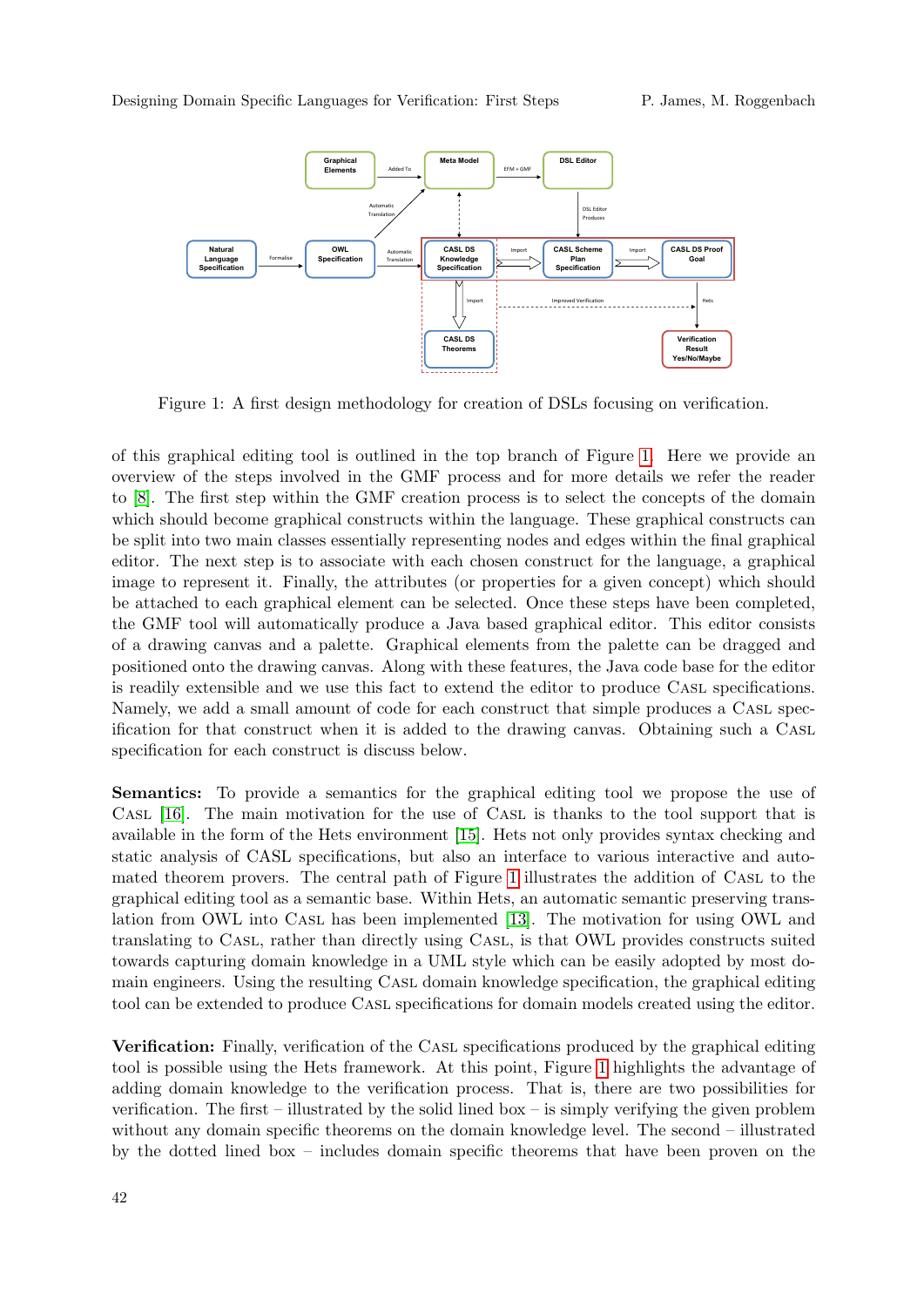domain knowledge level. These theorems provide a potential gain for automated verification: (1) They have the potential to remove false counter examples like those experienced in [\[10\]](#page-5-3); (2) They allow general domain specific theorems to be added, these in turn improve the speed of the proof process for particular domain specific proof goals.

# 4 A First Example: Domain Knowledge Helps

To illustrate the advantages that can be gained through adding domain knowledge to the verification process, we study a common installation within the railway domain. Figure [2](#page-3-0) shows part of a standard "double lead" junction.



<span id="page-3-0"></span>Figure 2: A typical railway junction.

Trains can travel from location A to locations E or F, or from locations E or F to location A. The path along which a train will travel is determined by the position of point P. Logically, the junction is segmented into routes. Here there are four possible routes. Route  $R1$  can be set, i.e. trains can travel from  $A$  to  $E$  when the point is in "reverse" position and there are no trains occupying the point and track segments  $lu1$  and  $lu2$ . Route  $R2$  can be set, i.e. trains can travel from  $A$  to  $F$  when the point is set in "normal" position and there are no trains occupying the point and track segments lu1 and lu3. In a similar manner, routes R3 and R4 can be set to allow trains to travel from  $E$  to  $A$  and  $F$  to  $A$  respectively.

```
spec Junction [op p: Switch; op lu1: Linear; \dots ] =
   %% axioms for connecting components such as points and tracks
    ...
   forall t: Time . point_EnabledReverseAndLu2At n if p stateAt n = unocc /\
         p positionAt n = reverse /\
         (exists t : Time . n < t / lu2 stateAt t = unocc);
    ...
   forall n: Time . route1_enabledAt n if lu1 stateAt n = unocc \wedge(exists t : Time . n < t /\ point_EnabledReverseAndLu2At t);
    ...
then %implies
    ...
   forall n : Time . exists t: Time . n < t /\ route1_enabledAt t %(Thm1)%
   forall n : Time . exists t: Time . n < t /\ route2_enabledAt t %(Thm2)%
   forall n : Time . exists t: Time . n < t /\ route3_enabledAt t %(Thm3)%
    forall n : Time . exists t: Time . n < t /\ route4_enabledAt t %(Thm4)%
end
```
<span id="page-3-1"></span>Figure 3: A parametrised specification of a junction in Casl.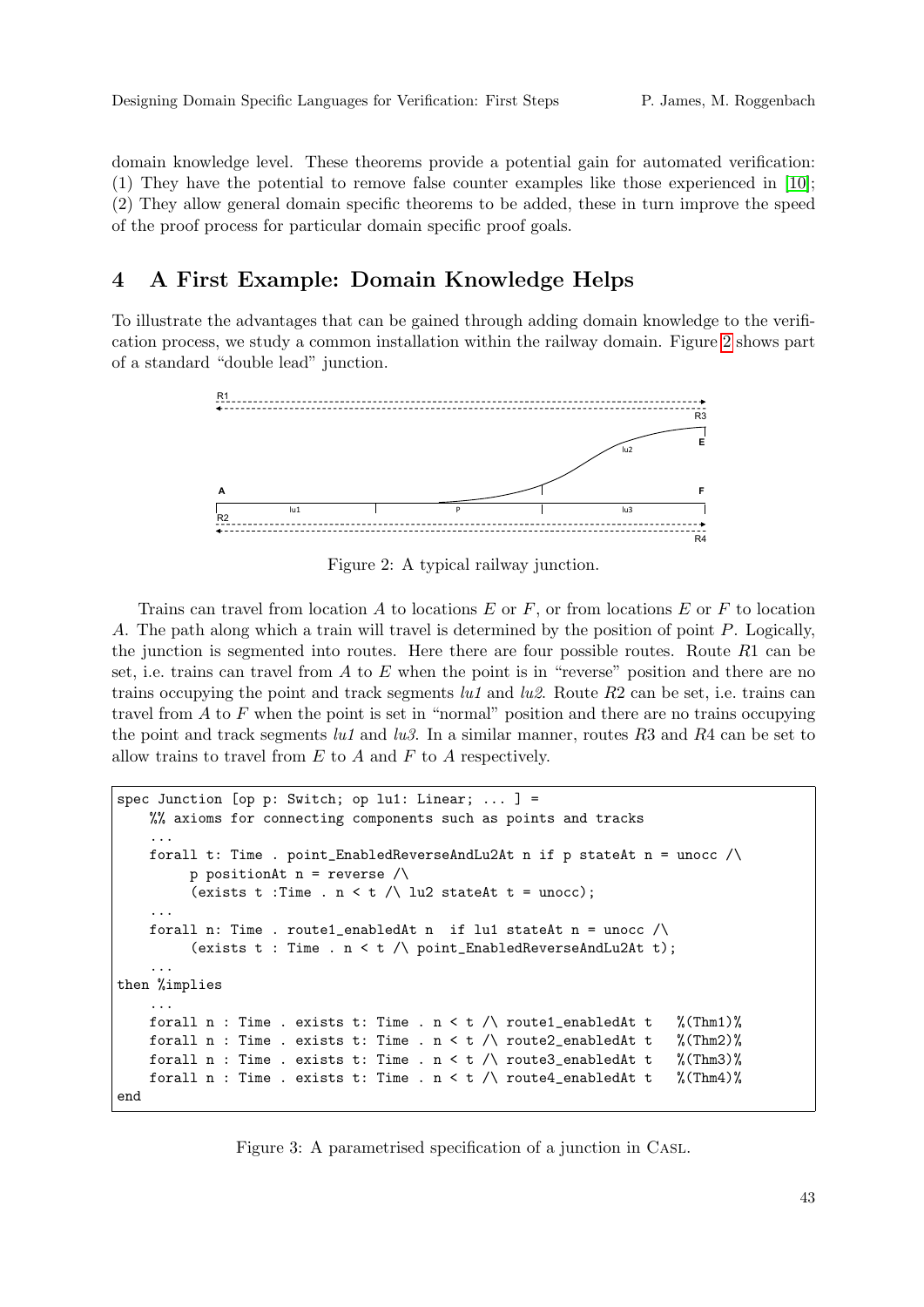As such a junction is a common installation within the railway domain, it would naturally form a concept or class within an OWL specification for the railway domain, e.g see [\[1\]](#page-5-21). Within Casl, it makes sense to capture a junction with parametrisation. Part of the parametrised Casl specification for the junction is given in Figure [3.](#page-3-1)

The junction specification illustrates the use of domain specific theorems. These theorems capture domain knowledge about the junction.  $Thm1$  expresses that there always exists a time in the future where route R1 is enabled, and similarly  $Thm2$ ,  $Thm3$  and  $Thm4$  expresses this for routes R2, R3 and R4 respectively. Here, due to space constraints, we omit the behaviour of trains and points and assume they behave as expected. These theorems are provable using the Hets toolset in a few seconds.<sup>[2](#page-4-0)</sup> Via instantiation of the junction specification, we can now specify the example train station in Figure [4.](#page-4-1) This station consists of six junctions in total.



<span id="page-4-1"></span>Figure 4: A track plan for an example station.

Over this new track plan for a station, we would like to reason about the enabling of routes allowing trains to enter or leave the station. For example we may wish to know that there always exists a time in the future when a train can leave  $Platform 1$  and travel to X. This condition is dependent on the setting of several routes across junctions. This property can be expressed as:

 $\forall n : Time \bullet \exists t1, t2, t3 : Time \bullet n < t1 \land t1 < t2 \land t2 < t3 \land$  $route 3_1_enable dAt t1 \wedge route 4_3_enable dAt t2 \wedge route 2_5_enable dAt t3$ 

Referring to Figure [1,](#page-2-0) if we try to verify such a condition without adding domain specific theorems, i.e.  $Thm1$  through to  $Thm4$ , to the verification process, then verification with Hets is not possible.<sup>[3](#page-4-2)</sup> When adding the domain specific theorems into the process, the verification is possible within ten seconds. This illustrates that exploiting domain specific knowledge of particular domain constructs can aid the verification process considerably.

## 5 Summary and Future Work

In this paper, we have briefly introduced a first attempt at a design methodology for creating domain specific languages focused towards verification. We have also illustrated how the capture and exploitation of domain specific knowledge obtained via this design methodology can provide gains within the automatic verification process. As future work, we wish to explore further examples of how domain specific knowledge can be advantageous. The result will be a classification of types of knowledge and the benefits they can bring to the verification process. We also wish to explore providing useful feedback to domain engineers when a prove attempt is not successful. That is, we wish to explore the production of counter-examples on the level of the graphical editing tool.

<span id="page-4-0"></span><sup>&</sup>lt;sup>2</sup>Verification times are only rough guidelines and not exact scientific benchmarks.

<span id="page-4-2"></span><sup>3</sup>Within fifteen minutes.